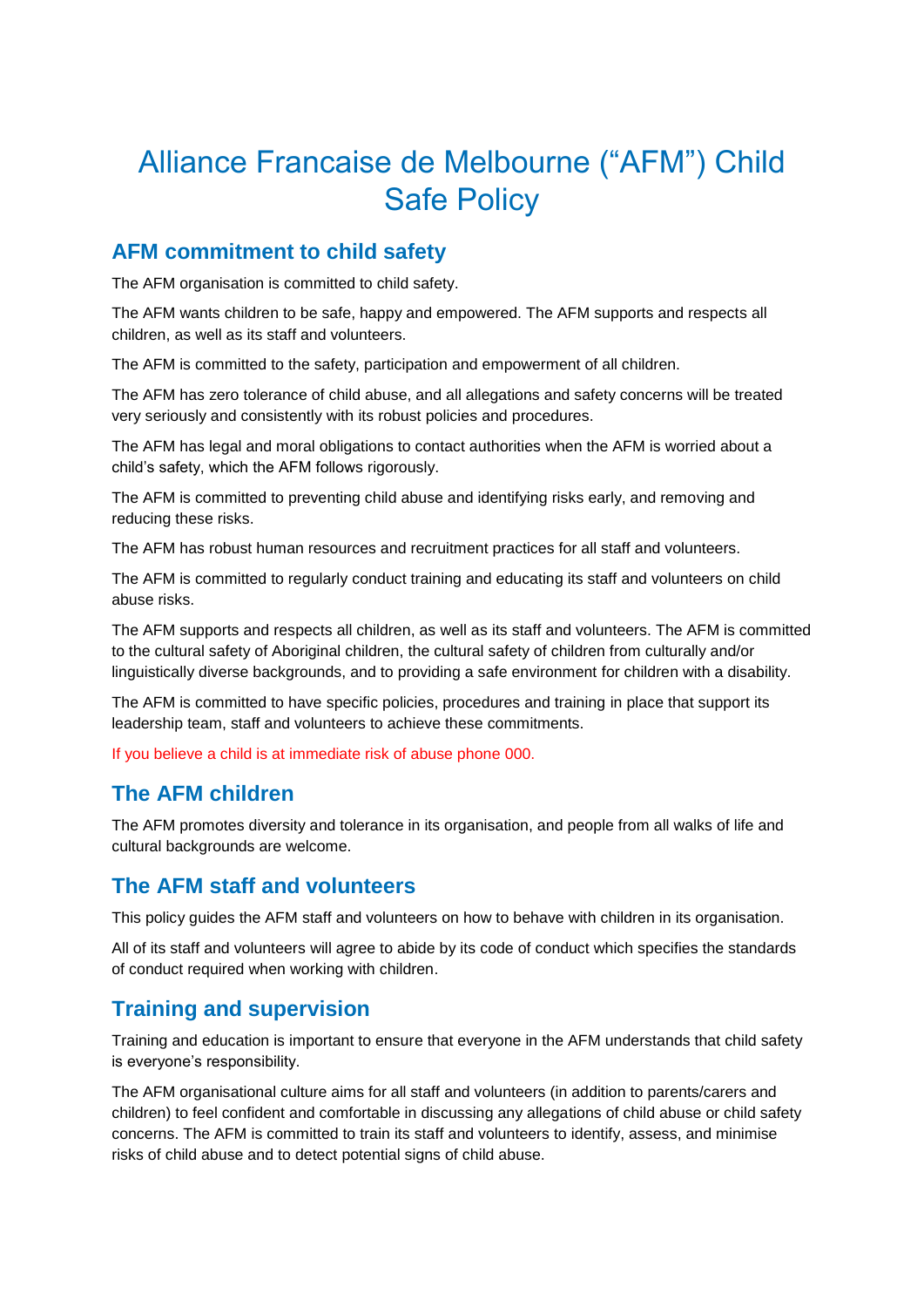New employees and volunteers will be supervised regularly to ensure they understand the AFM's commitment to child safety and that everyone has a role to play in protecting children from abuse, as well as checking that their behaviour towards children is safe and appropriate (please refer to the organisation's code of conduct to understand appropriate behaviour further).

Any inappropriate behaviour will be reported through appropriate channels, including the Department of Health and Human Services and Victoria Police, depending on the severity and urgency of the matter.

#### **Recruitment**

The AFM takes all reasonable steps to employ skilled people to work with children. The AFM organisation understands that when recruiting staff and volunteers the AFM have ethical as well as legislative obligations.

All people engaged in child-related work, including volunteers, are required to hold a Working with Children Check and to provide evidence of this Check. Please see the [Working with Children Check](http://www.workingwithchildren.vic.gov.au/) website <www.workingwithchildren.vic.gov.au> for further information

The AFM carries out reference checks to ensure that the AFM is recruiting the right people. The AFM retains its own records (but not the actual criminal record) if an applicant's criminal history affected its decision making process.

If during the recruitment process a person's records indicate a criminal history then the person will be given the opportunity to provide further information and context.

## **Legislative responsibilities**

The AFM organisation takes its legal responsibilities seriously, including:

- **Failure to disclose:** Reporting child sexual abuse is a community-wide responsibility. All adults in Victoria who have a reasonable belief that an adult has committed a sexual offence against a child under 16 have an obligation to report that information to the police.<sup>1</sup>
- **Failure to protect:** People of authority at the AFM will commit an offence if they know of a substantial risk of child sexual abuse and have the power or responsibility to reduce or remove the risk, but negligently fail to do so.<sup>2</sup>
- Any personnel who are **mandatory reporters** must comply with their duties.<sup>3</sup>

#### **Risk management**

**.** 

In Victoria, organisations are required to protect children when a risk is identified (see information about failure to protect above). In addition to general occupational health and safety risks, the AFM proactively manages risks of abuse to its children.

 $1$  A person will not commit this offence if they have a reasonable excuse for not disclosing the information, including a fear for their safety or where the information has already been disclosed.

Further information about the failure to disclose offence is available on the **Department of Justice and Regulation website** <www.justice.vic.gov.au/home/safer+communities/protecting+children+and+families/failure+to+disclose+offence>.

<sup>&</sup>lt;sup>2</sup> Further information about the failure to protect offence is available on th[e Department of Justice and Regulation website](http://www.justice.vic.gov.au/home/safer+communities/protecting+children+and+families/failure+to+protect+offence) <www.justice.vic.gov.au/home/safer+communities/protecting+children+and+families/failure+to+protect+offence>.

<sup>&</sup>lt;sup>3</sup> Mandatory reporters (doctors, nurses, midwives, teachers (including early childhood teachers), principals and police) must report to child protection if they believe on reasonable grounds that a child is in need of protection from physical injury or sexual abuse.

See the Department of Health and Human Services website for information abou[t how to make a report to child protection](http://www.dhs.vic.gov.au/about-the-department/documents-and-resources/reports-publications/guide-to-making-a-report-to-child-protection-or-child-first) <www.dhs.vic.gov.au/about-the-department/documents-and-resources/reports-publications/guide-to-making-a-report-to-childprotection-or-child-first>.